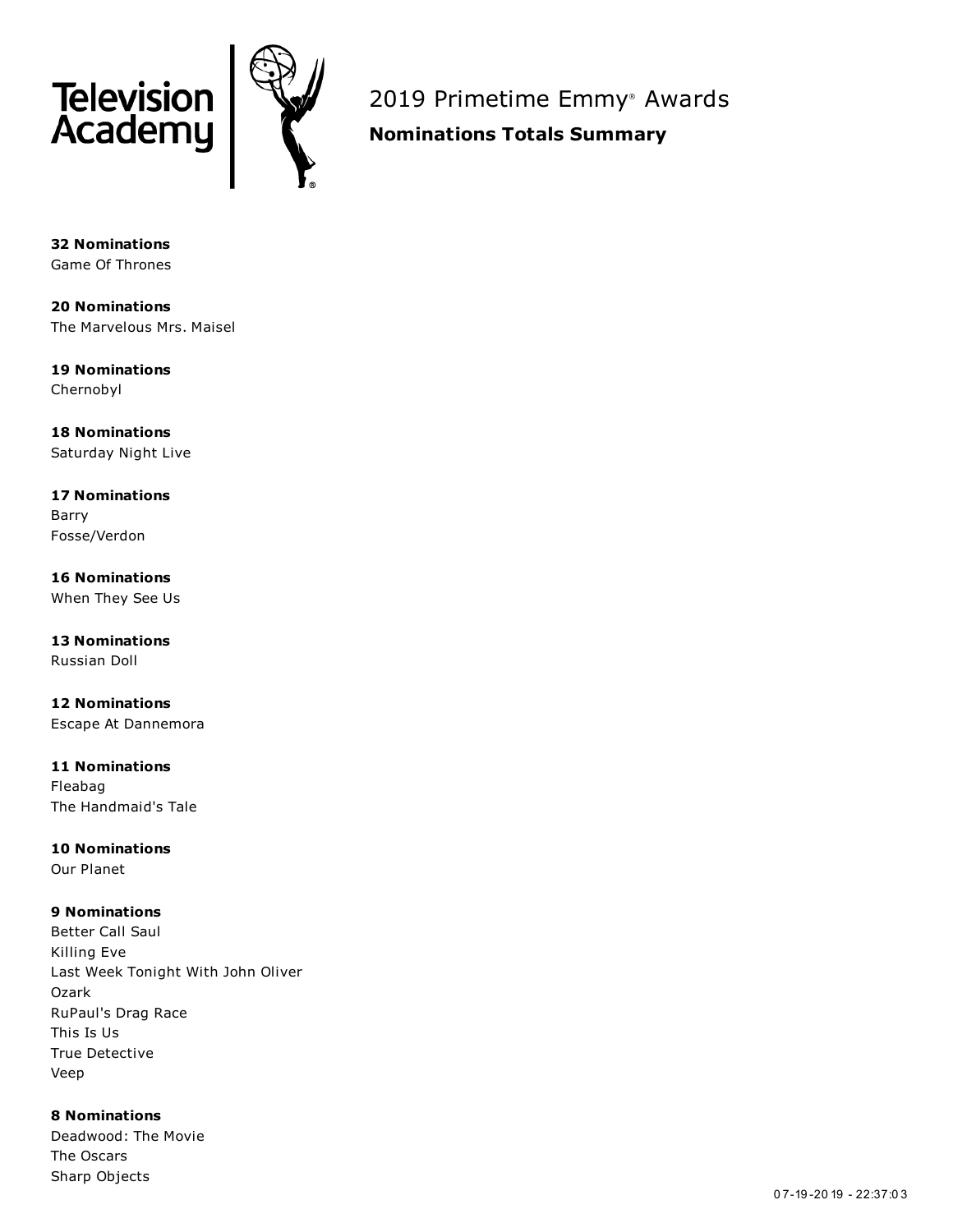## **7 Nominations**

Free Solo The Voice

### **6 Nominations**

Anthony Bourdain Parts Unknown Homecoming: A Film By Beyoncé Pose Queer Eye

# **5 Nominations**

American Horror Story: Apocalypse Carpool Karaoke: When Corden Met McCartney Live From Liverpool GLOW The Good Place Leaving Neverland RENT Succession World Of Dance

## **4 Nominations**

Dancing With The Stars Documentary Now! FYRE: The Greatest Party That Never Happened The 61st Grammy Awards The Late Show With Stephen Colbert RBG Schitt's Creek So You Think You Can Dance Special Star Trek: Discovery 72nd Annual Tony Awards A Very English Scandal

# **3 Nominations**

The Amazing Race The Big Bang Theory Born This Way Deadliest Catch Drunk History Good Omens Hack Into Broad City Hostile Planet House Of Cards How To Get Away With Murder The Kominsky Method The Late Late Show With James Corden Life Below Zero Live In Front Of A Studio Audience: Norman Lear's 'All In The Family' And 'The Jeffersons' The Man In The High Castle A Series Of Unfortunate Events Shark Tank State Of The Union Three Identical Strangers Who Is America?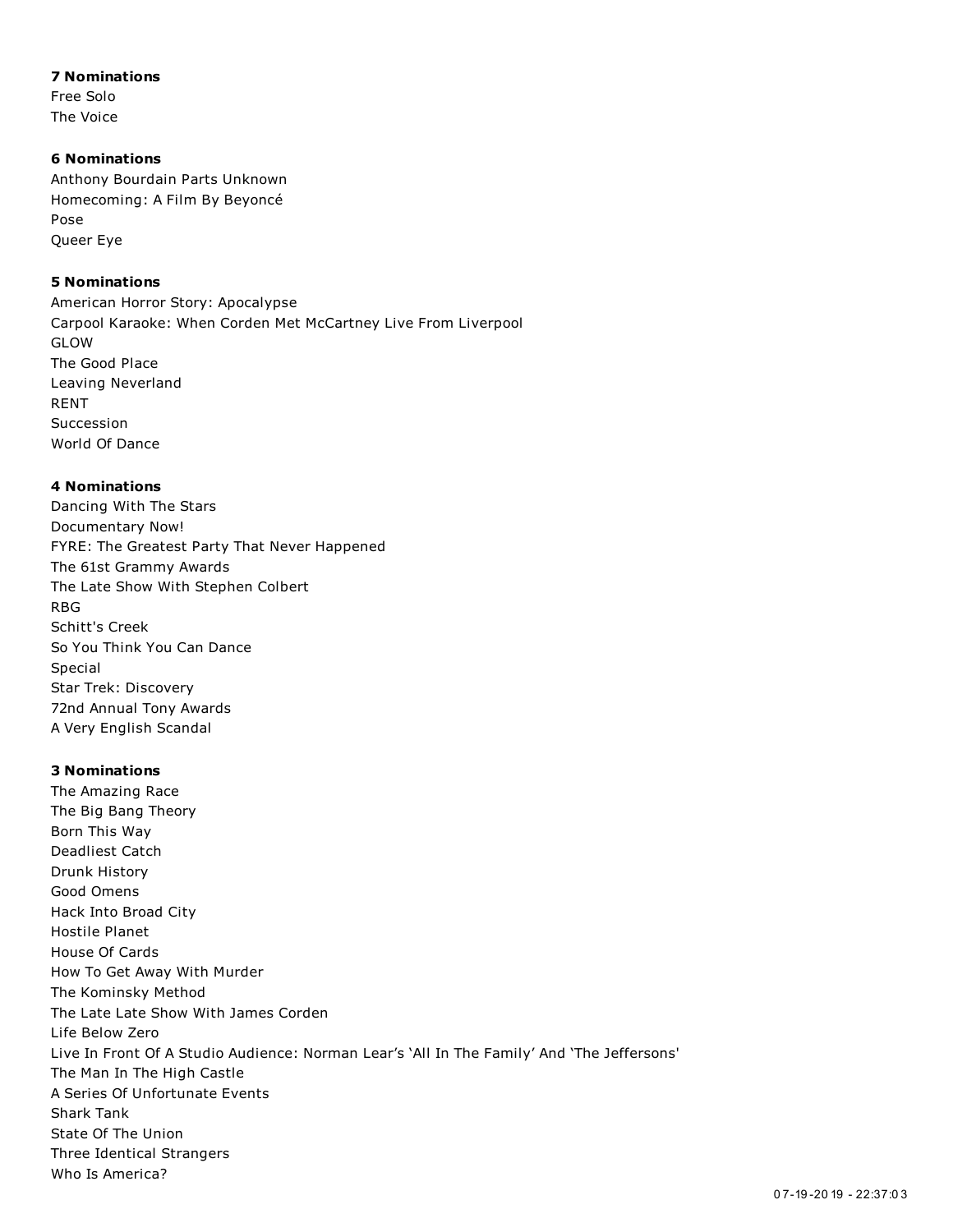### Will & Grace

**2 Nominations** The Act American Ninja Warrior Aretha! A Grammy Celebration For The Queen Of Soul At Home With Amy Sedaris Ballers Bandersnatch (Black Mirror) black-ish Bodyguard Catch-22 CONAN Crazy Ex-Girlfriend The Daily Show With Trevor Noah An Emmy For Megan Family Guy Full Frontal With Samantha Bee Hannah Gadsby: Nanette The Kennedy Center Honors The Late Late Show Carpool Karaoke Primetime Special 2019 Love, Death & Robots Love, Gilda RuPaul's Drag Race: Untucked The Simpsons Song Of Parkland Springsteen On Broadway Survivor Tidying Up With Marie Kondo Tom Clancy's Jack Ryan The Umbrella Academy United Shades Of America With W. Kamau Bell Wanda Sykes: Not Normal What We Do In The Shadows When You Wish Upon A Pickle: A Sesame Street Special

#### **1 Nomination**

Adam Sandler: 100% Fresh America's Got Talent American Masters Amy Schumer Growing Antiques Roadshow Behind The Mac - Make Something Wonderful - Macbook Beto Breaks The Internet Big Mouth Billy On The Street Black Monday The Blacklist Blindspot Bob's Burgers BoJack Horseman Brexit Carmen Sandiego Carpool Karaoke: The Series The Case Against Adnan Syed Castle Rock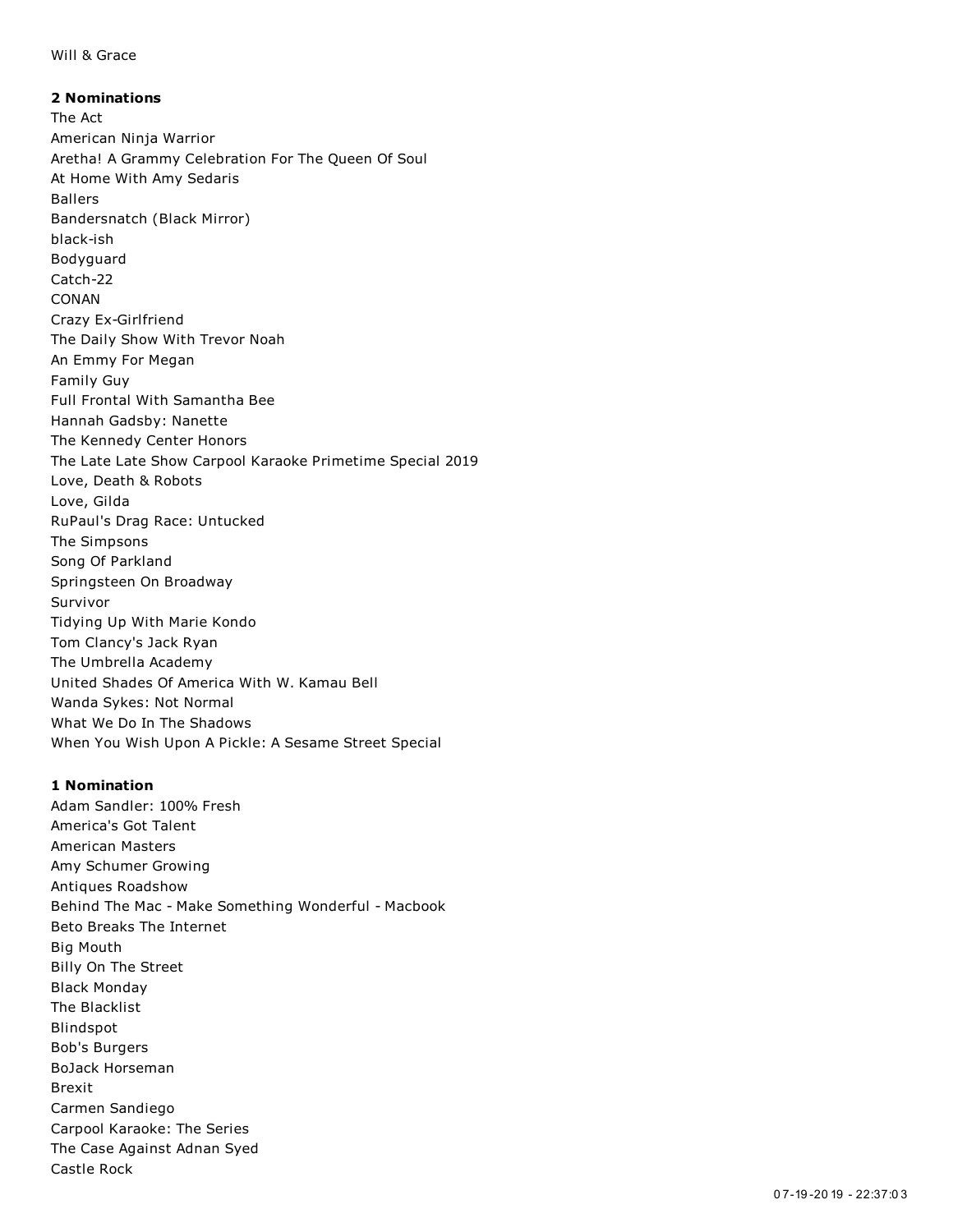Chef's Table Cobra Kai Come Along With Me (Adventure Time) Comedians In Cars Getting Coffee CONAN Without Borders The Conners Conversations With A Killer: The Ted Bundy Tapes Creating Saturday Night Live CTRL ALT DELETE Dead To Me Diners, Drive-Ins And Dives Divide And Conquer: The Story Of Roger Ailes Dream Crazy - Nike Ellen's Game Of Games F Is For Family First Man VR Flight Of The Conchords: Live In London The Flood Fosse/Verdon (Inside Look) Fyre Fraud Game Of Thrones: The Last Watch Gay Of Thrones The 76th Annual Golden Globe Awards Gotham Grace And Frankie A Great Day In Hollywood - Netflix Hale County This Morning, This Evening Hanna Homecoming Honest Trailers HQ Trivia x Warner Bros.: A Live And Interactive Animation First I Love You, America With Sarah Silverman Insecure The Inventor: Out For Blood In Silicon Valley It's Bruno! Jane Fonda In Five Acts Jimmy Kimmel Live! King Lear Late Night With Seth Meyers Leah Remini: Scientology And The Aftermath Making It The Many Lives Of Nick Buoniconti The Masked Singer Minding The Gap Modern Family Mom My Dinner With Hervé My Next Guest Needs No Introduction With David Letterman Nailed It! NASA And SpaceX: The Interactive Demo-1 Launch NASA InSight's Mars Landing One Day At A Time Orange Is The New Black The Orville PEN15 Point Of View - Sandy Hook Promise